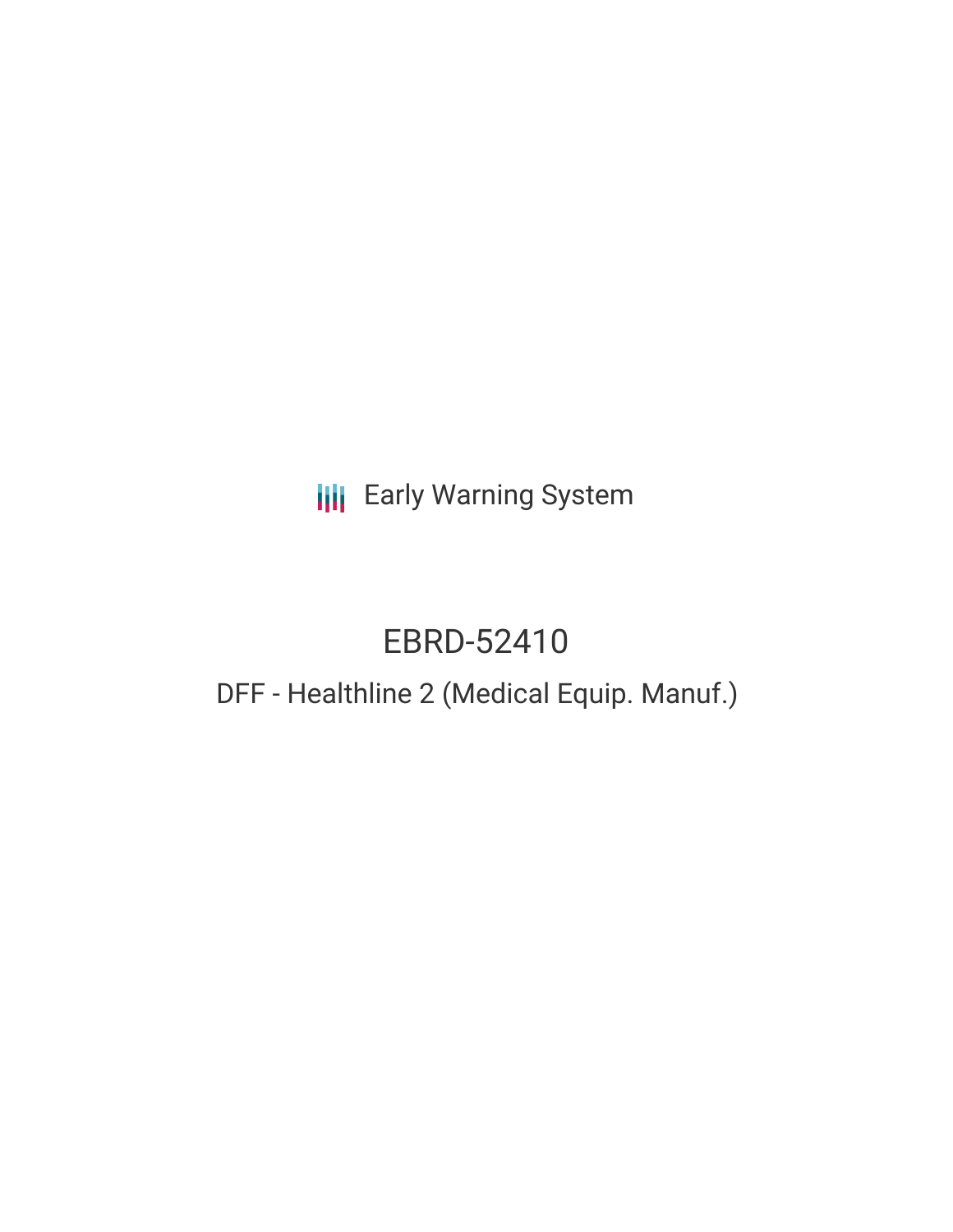

## **Quick Facts**

| <b>Countries</b>               | Uzbekistan                                                      |
|--------------------------------|-----------------------------------------------------------------|
| <b>Financial Institutions</b>  | European Bank for Reconstruction and Development (EBRD)         |
| <b>Status</b>                  | Approved                                                        |
| <b>Bank Risk Rating</b>        | B                                                               |
| <b>Voting Date</b>             | 2020-10-13                                                      |
| <b>Borrower</b>                | <b>Healthline LLC</b>                                           |
| <b>Sectors</b>                 | Education and Health, Humanitarian Response, Industry and Trade |
| Investment Type(s)             | Loan                                                            |
| <b>Investment Amount (USD)</b> | $$2.80$ million                                                 |
| <b>Project Cost (USD)</b>      | \$3.80 million                                                  |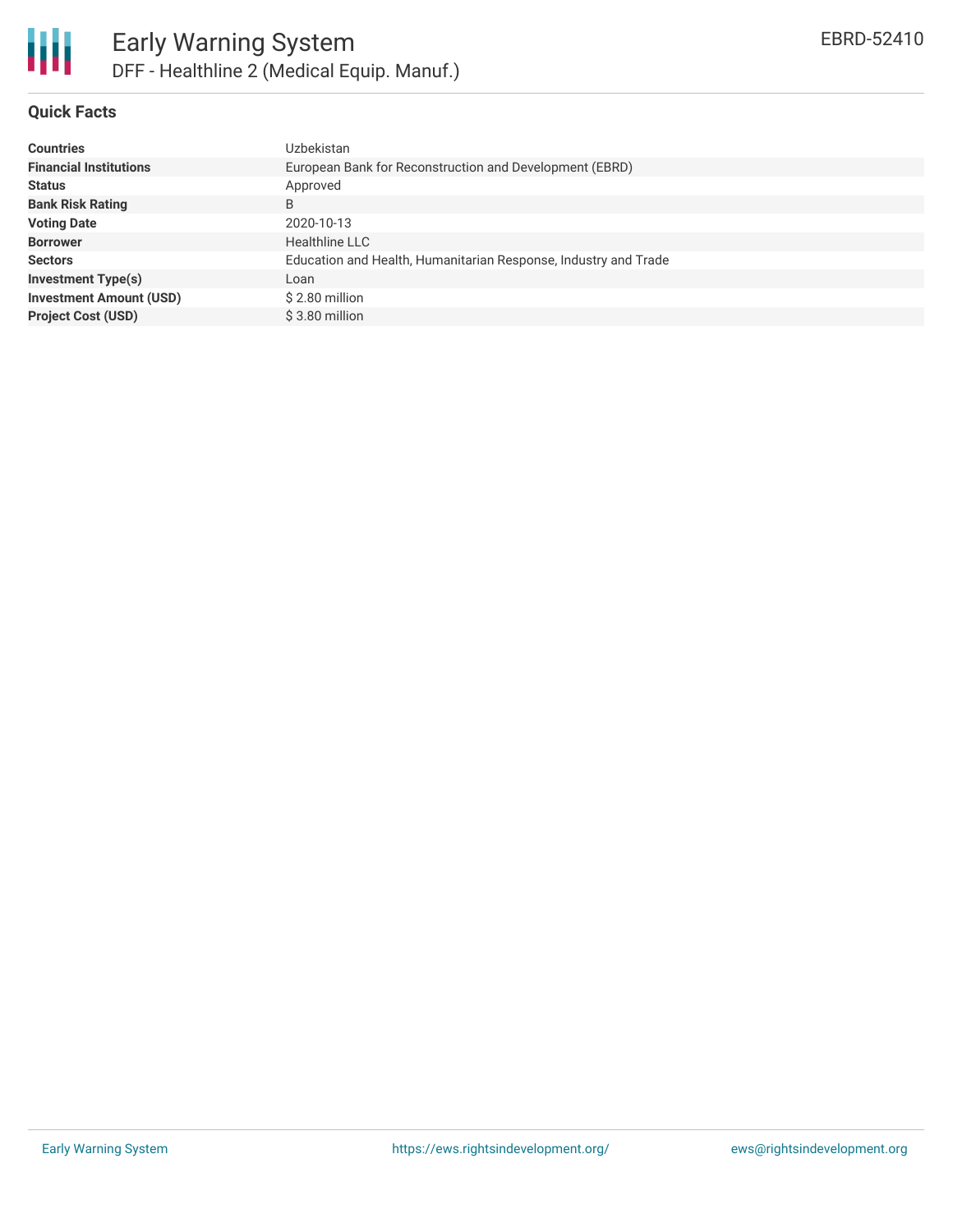

### **Project Description**

Under this project EBRD provides a loan to JV Healthline LLC for purchasing of the acquisition of a third production line for the manufacturing of single-use medical gloves, as Healthline decided to install a third production line under the project which will increase the production capacity of disposable medical gloves. This project was approved in the context of the Bank's response to the COVID-19 pandemic.

#### **PROJECT OBJECTIVES**

The project is part of the JV Healthline LLC company's strategy to expand its existing product range and establish a new production plant for the manufacturing of disposable medical gloves (surgical and examination gloves).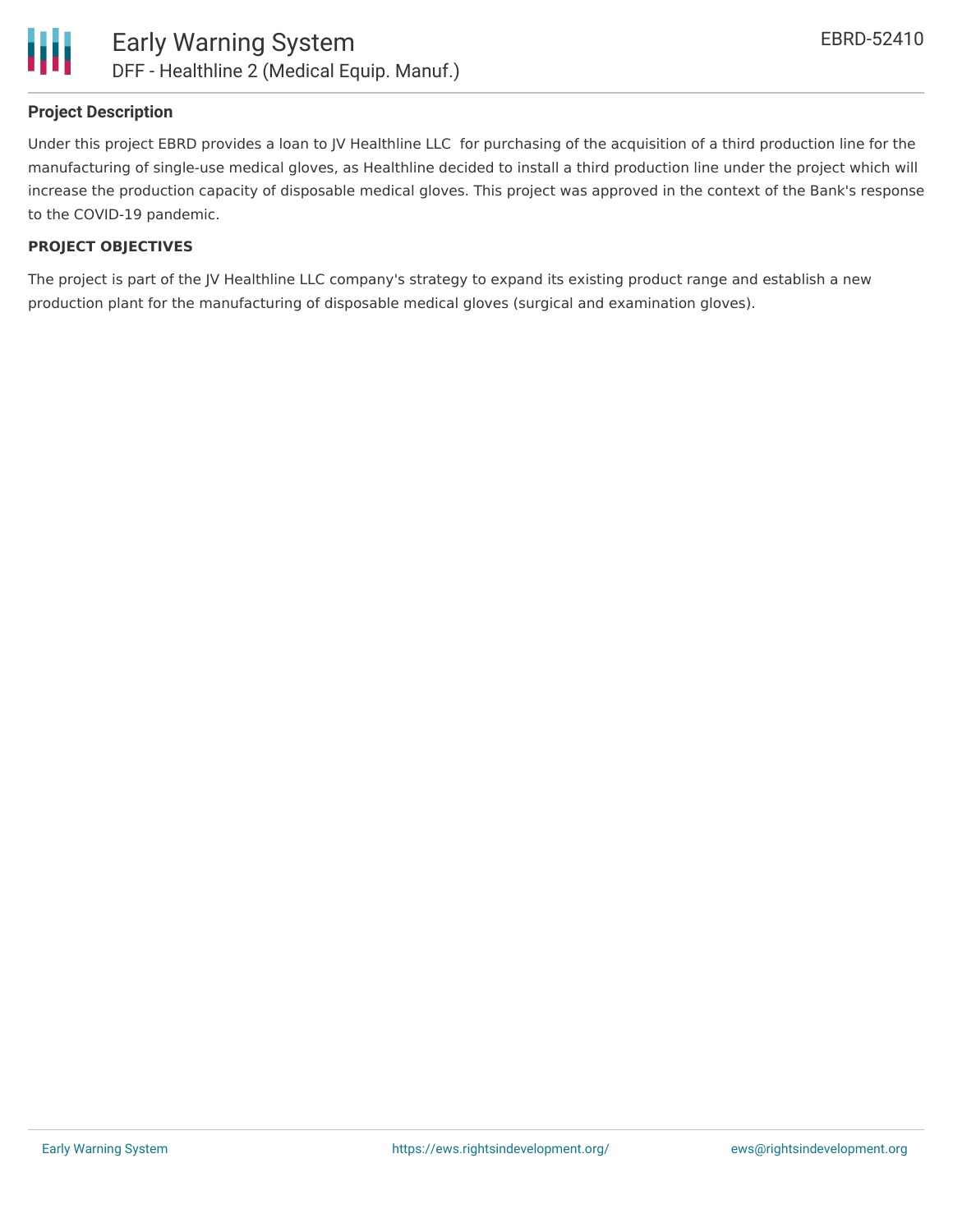

### **Investment Description**

European Bank for Reconstruction and Development (EBRD)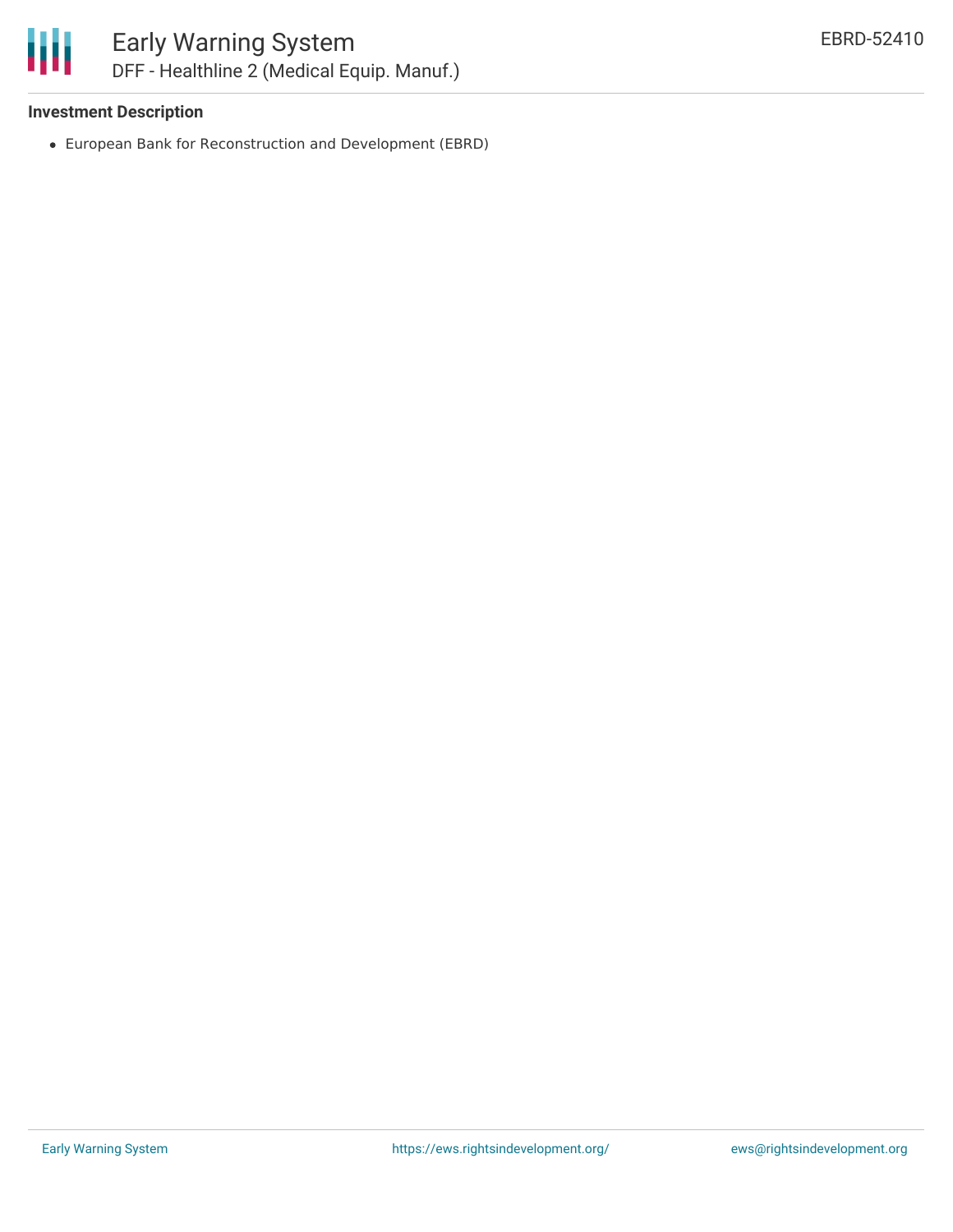

### **Private Actors Description**

JV Healthline LLC is a limited liability company incorporated in Uzbekistan in 2004. The Company is a leading local manufacturer and trader of disposable medical devices including disposable syringes, intravenous sets, gynaecological speculums, blood lancets, catheters and dialysis filters.

Healthline has been an existing client of the EBRD since November 2019. The initial project involved the establishment of a medical glove production facility with two production lines to which the EBRD provided debt financing of USD 9.2 million. To respond to the increased demand for PPE, Healthline decided to install a third production line under the project which will increase the production capacity of disposable medical gloves.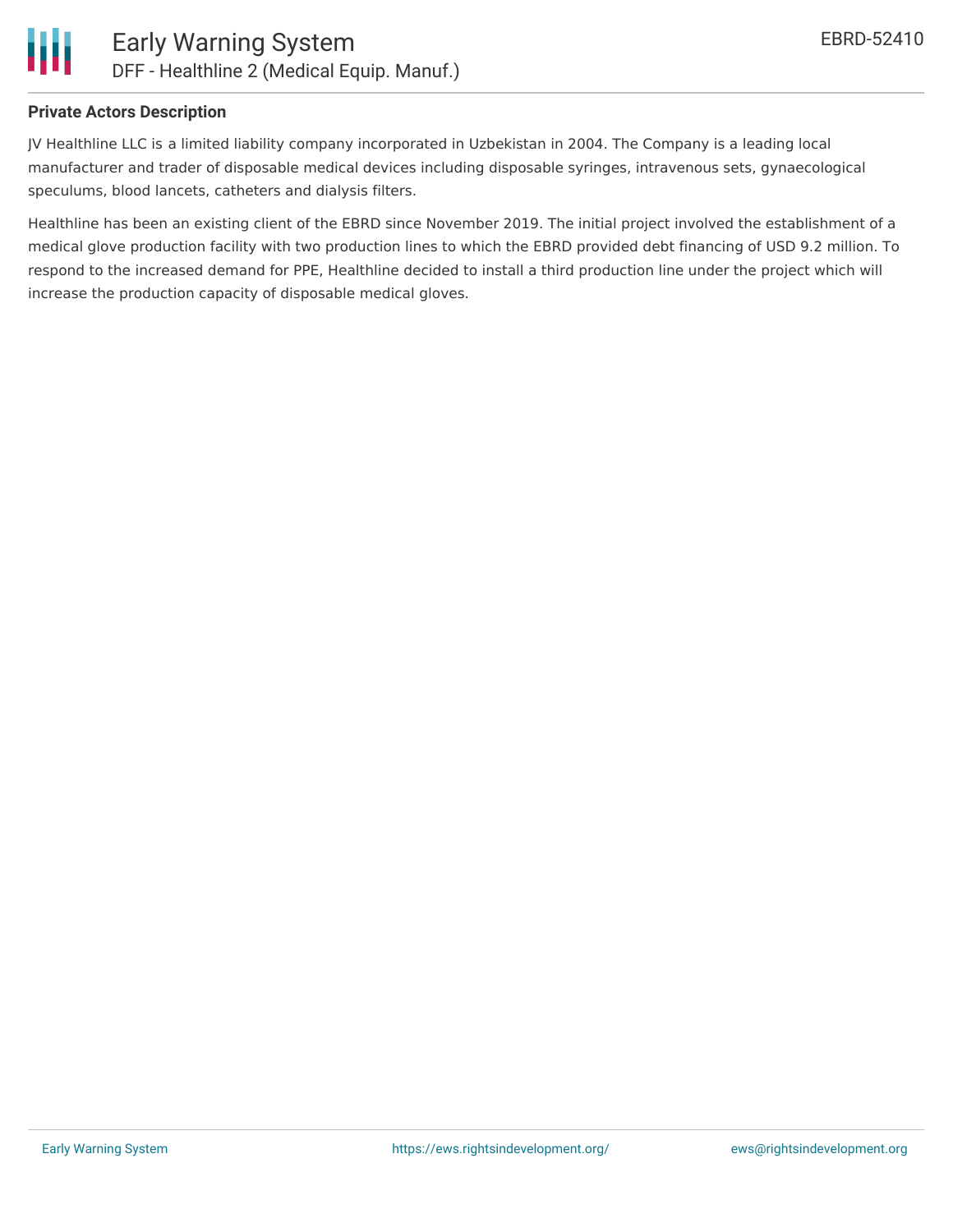

| <b>Private Actor 1</b> | <b>Private Actor</b><br>1 Role | <b>Private Actor</b><br>1 Sector | <b>Relation</b>          | <b>Private Actor 2</b> | <b>Private Actor</b><br>2 Role | <b>Private Actor</b><br>2 Sector |
|------------------------|--------------------------------|----------------------------------|--------------------------|------------------------|--------------------------------|----------------------------------|
|                        | $\sim$                         | . .                              | $\overline{\phantom{0}}$ | JV Healthline LLC      | Contractor                     | Education and Health             |